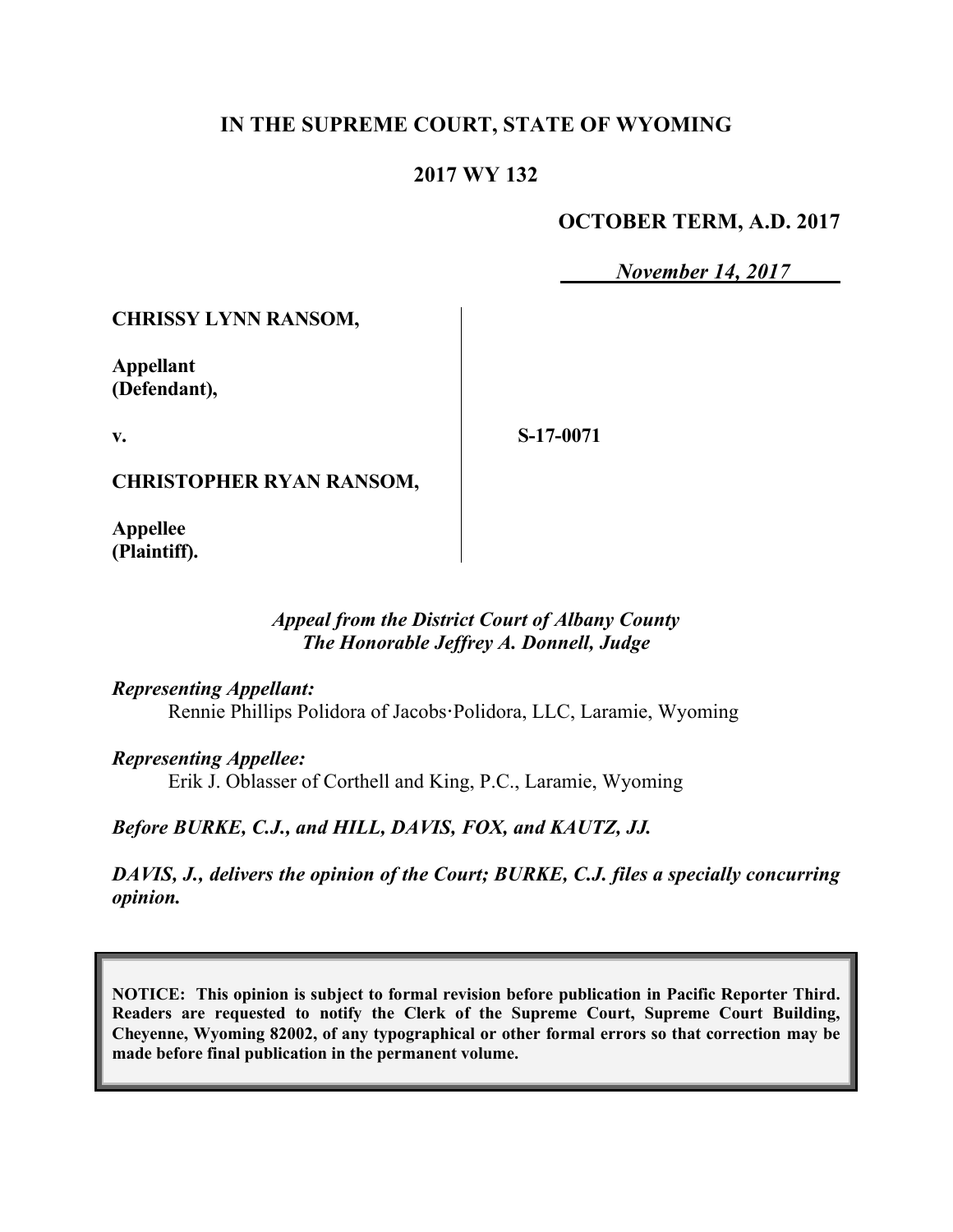### **DAVIS**, **Justice**.

[¶1] Chrissy Lynn Ransom (Mother) appeals from a divorce decree, claiming the district court abused its discretion in awarding Christopher Ryan Ransom (Father) primary physical custody of their daughter. She also claims the district court abused its discretion when it denied her motion to bifurcate the trial to separate the property issues from child custody and support determinations. We find no abuse of discretion and affirm.

#### **ISSUES**

[¶2] Mother states the issues for this Court's consideration as follows:

1. Whether the district court abused its discretion by improperly weighing the best interests of the child factors pursuant to Wyo. Stat. Ann. § 20-2-201(a) and awarding custody to Father.

2. Whether the district court abused its discretion by denying Mother's Motion to Bifurcate property distribution proceedings from child custody proceedings pursuant to W.R.C.P. 42(b).

[¶3] Father contends the district court did not abuse its discretion in awarding him custody or denying the motion to bifurcate. He also asks this Court to certify there was no reasonable cause for this appeal and award costs and attorney fees in his favor pursuant to W.R.A.P. 10.05(b).

#### **FACTS**

[¶4] The parties were married in December of 2005 in Las Vegas, Nevada. Throughout the marriage, they resided in Laramie, Wyoming. Their daughter was born in 2009. She suffers from autism spectrum disorder.

[¶5] In 2012, the parties purchased Grand Avenue Pizza in Laramie for \$377,000. Both parties worked at the restaurant, and during the course of their marriage, paid \$100,000 toward the loan with money earned from the business.

[¶6] In January of 2016, Mother began an extra-marital affair. When Father discovered the affair in March, Mother left the child with Father and went to Pinedale to be with her new companion. Before she left, Mother wrote a note to the child explaining that she did not know when or how she would be able to return to Laramie.<sup>1</sup> Five days later,

 $<sup>1</sup>$  The record on appeal contains none of the exhibits referenced in the trial transcript, leaving this Court to</sup> rely on witness testimony concerning those exhibits. W.R.A.P 3.05 provides for the transmission of the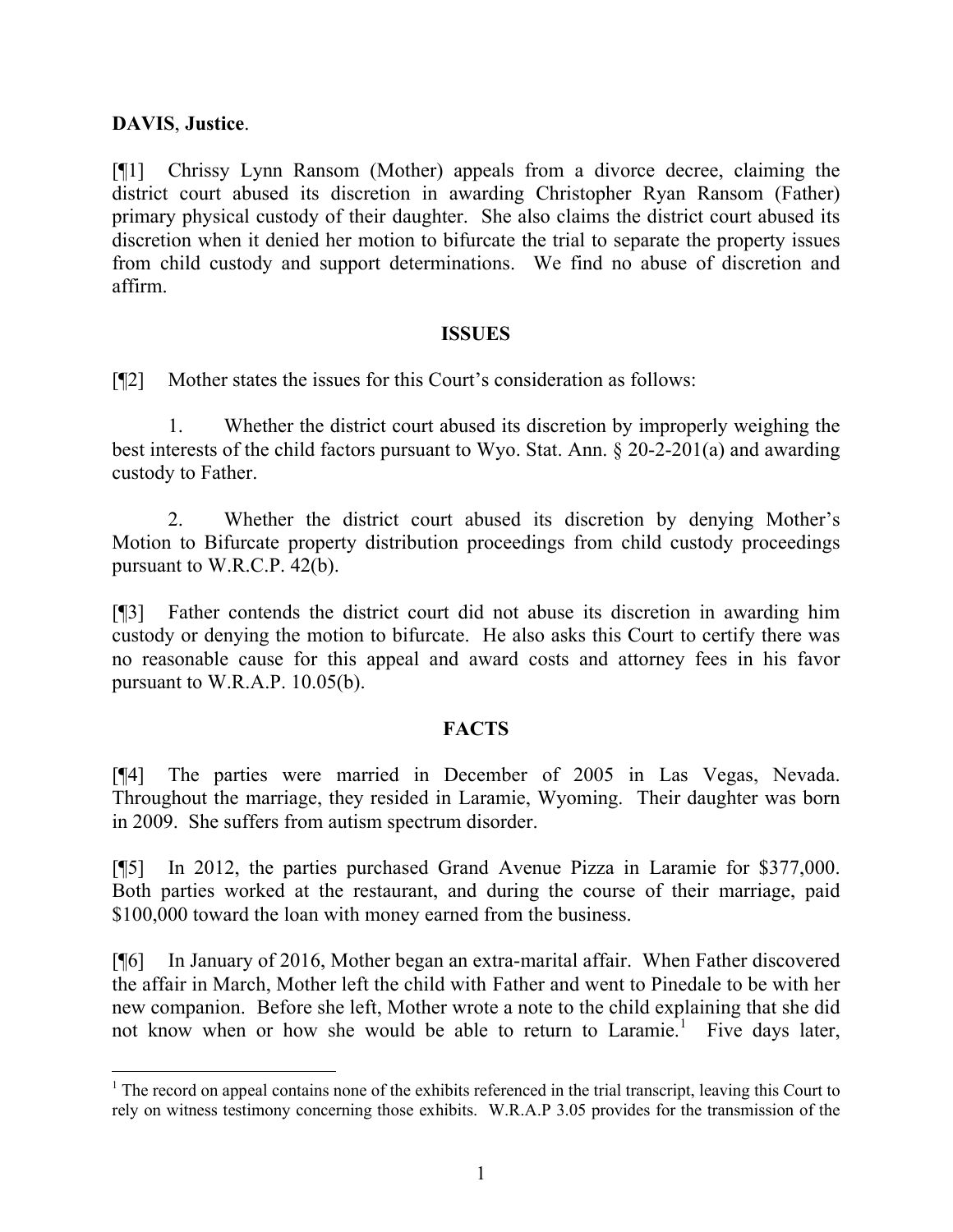however, she returned to Laramie. By May of 2016, Mother was working and renting a residence in Laramie.

[¶7] Meanwhile, in April of 2016, Father had filed a complaint for divorce in which he sought primary legal and physical custody of the child. Father also sought an interim order giving him custody of the child while the divorce was pending, claiming that Mother intended to take the child and leave Laramie. Mother answered the complaint and counterclaimed for custody. The parties subsequently stipulated to a temporary plan giving the parties joint legal custody of the child, with Father having primary physical custody, and Mother having visitation on Tuesday after school until 8:00 p.m. and from the end of school on Thursday until Saturday at 8:00 p.m.

[¶8] The district court set the trial for November 18, 2016. On November 7, Mother filed a motion asking the court to bifurcate the child custody and visitation matters from the property issues. She claimed she had relied on Father to provide a valuation of the restaurant business, and had only recently received that valuation. She indicated that she questioned its accuracy and needed additional time to obtain her own appraisal. The district court denied the motion. The case proceeded to trial, and after hearing the testimony and counsels' arguments, the district court issued a decision letter finding it in the child's best interests to reside primarily with Father while awarding Mother the visitation in the parties' stipulated plan. The district court subsequently issued a decree of divorce consistent with its decision letter. Mother timely appealed from the district court's order.

### **STANDARD OF REVIEW**

[¶9] Custody and visitation are committed to the sound discretion of the trial court. *JCLK v. ZHB*, 2015 WY 95, ¶ 8, 353 P.3d 720, 721 (Wyo. 2015) (citing *Blakely v. Blakely*, 2009 WY 127, ¶ 6, 218 P.3d 253, 254 (Wyo. 2009)).

> This Court has consistently recognized the broad discretion enjoyed by a district court in child custody matters. We will not interfere with the district court's custody determination absent procedural error or a clear abuse of discretion. In determining whether an abuse of discretion has occurred, our primary consideration is the reasonableness of the district court's decision in light of the evidence presented. We view the evidence in the light most favorable to the district court's determination, affording every favorable inference to the

transcript and "necessary exhibits." The parties are responsible for designating the portions of the record necessary for an appeal. They designated the entire trial transcript but none of the exhibits.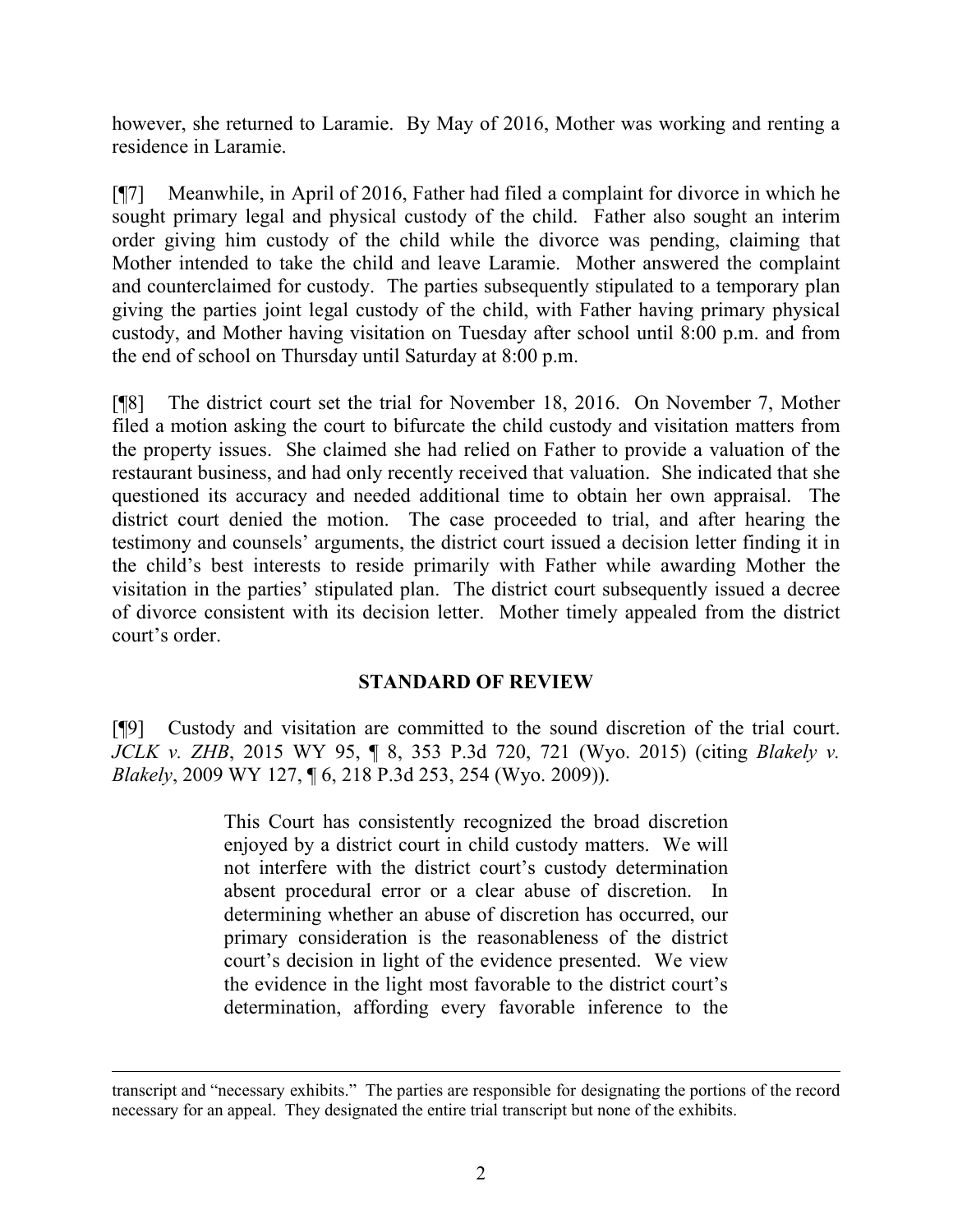prevailing party and omitting from our consideration the conflicting evidence.

*JCLK*, ¶ 8, 353 P.3d at 721-21 (quoting *Durfee v. Durfee*, 2009 WY 7, ¶ 6, 199 P.3d 1087, 1089 (Wyo. 2009)).

[¶10] W.R.C.P.  $42(b)^2$  provides as follows:

(b) *Separate trials.* – The court, in furtherance of convenience or to avoid prejudice, or when separate trials will be conducive to expedition and economy, may order a separate trial of any claim, cross-claim, counterclaim, or third-party claim, or of any separate issue or of any number of claims, cross-claims, counterclaims, third-party claims, or issues.

"We review a decision not to bifurcate a trial for an abuse of discretion, and reverse only if the district court's decision was outside the bounds of reason under the circumstances." *In re Kite Ranch, LLC*, 2010 WY 83, ¶ 33, 234 P.3d 351, 363 (Wyo. 2010) (citing *In re Conservatorship & Guardianship of CPR*, 2009 WY 76, ¶¶ 9-10, 209 P.3d 879, 883 (Wyo. 2009)).

### **DISCUSSION**

### *1. Custody*

[¶11] In asserting that the district court abused its discretion when it awarded Father primary physical custody of their daughter, Mother focuses first on the court's statement in its decision letter that it was "not convinced of [Mother's] commitment to remain in Laramie and no one inquired into her future intentions at trial." (Footnote omitted). The court noted Mother's "significant other still resides in the Pinedale, Wyoming area."

[¶12] Mother contends that no evidence was presented at trial to support the court's misgivings. She asserts that no one testified about her significant other's living situation, and that any testimony about her visiting him in Pinedale concerned the earlier time when the parties separated. She further asserts that although no one expressly questioned her about her future intentions, her testimony clearly showed that she is committed to staying in Laramie. She points to her testimony that she had a place to live and had been employed in Laramie since May of 2016, had obtained health insurance for her daughter through her employer's health plan as soon as she was eligible, had paid extra for dental and vision coverage, that she received a daycare discount and other benefits through her job, and that she had always planned to return to Laramie even when she was uncertain of her immediate plans after the separation.

l <sup>2</sup> Effective March 1, 2017, W.R.C.P 42(b) was revised and reorganized without significant changes.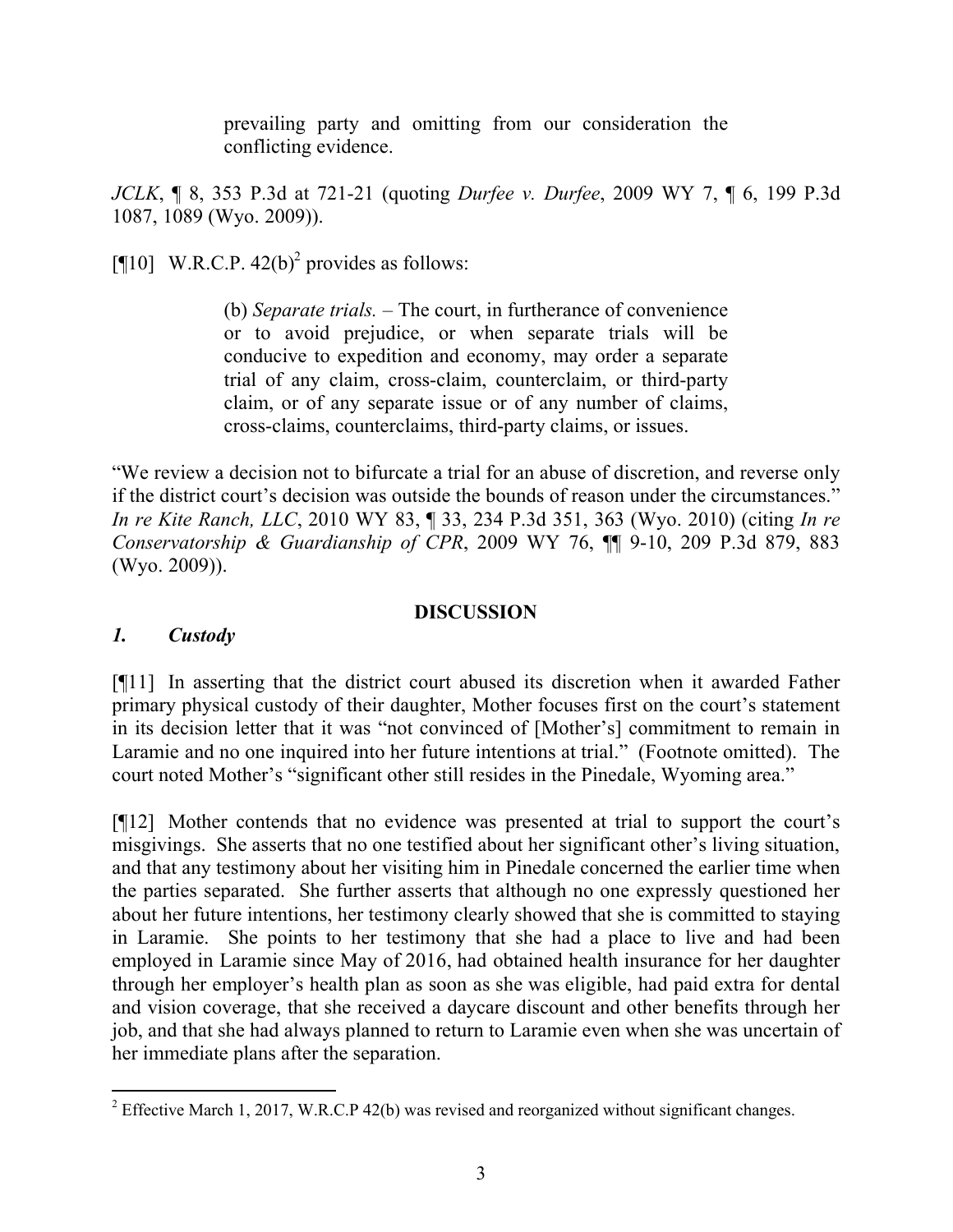[¶13] As the district court noted in its decision letter, courts are required to consider the following factors in determining the best interests of the child:

> (i) The quality of the relationship each child has with each parent;

> (ii) The ability of each parent to provide adequate care for each child throughout each period of responsibility, including arranging for each child's care by others as needed;

(iii) The relative competency and fitness of each parent;

(iv) Each parent's willingness to accept all responsibilities of parenting, including a willingness to accept care for each child at specified times and to relinquish care to the other parent at specified times;

(v) How the parents and each child can best maintain and strengthen a relationship with each other;

(vi) How the parents and each child interact and communicate with each other and how such interaction and communication may be improved;

(vii) The ability and willingness of each parent to allow the other to provide care without intrusion, respect the other parent's rights and responsibilities, including the right to privacy;

(viii) Geographic distance between the parents' residences;

(ix) The current physical and mental ability of each parent to care for each child;

(x) Any other factors the court deems necessary and relevant.

Wyo. Stat. Ann. § 20-2-201(a) (LexisNexis 2017).

[¶14] Quoting *Blakely*, ¶ 11, 218 P.3d at 256, the district court further noted:

No single factor is determinative. In fact, depending on the case, different factors will present a greater need for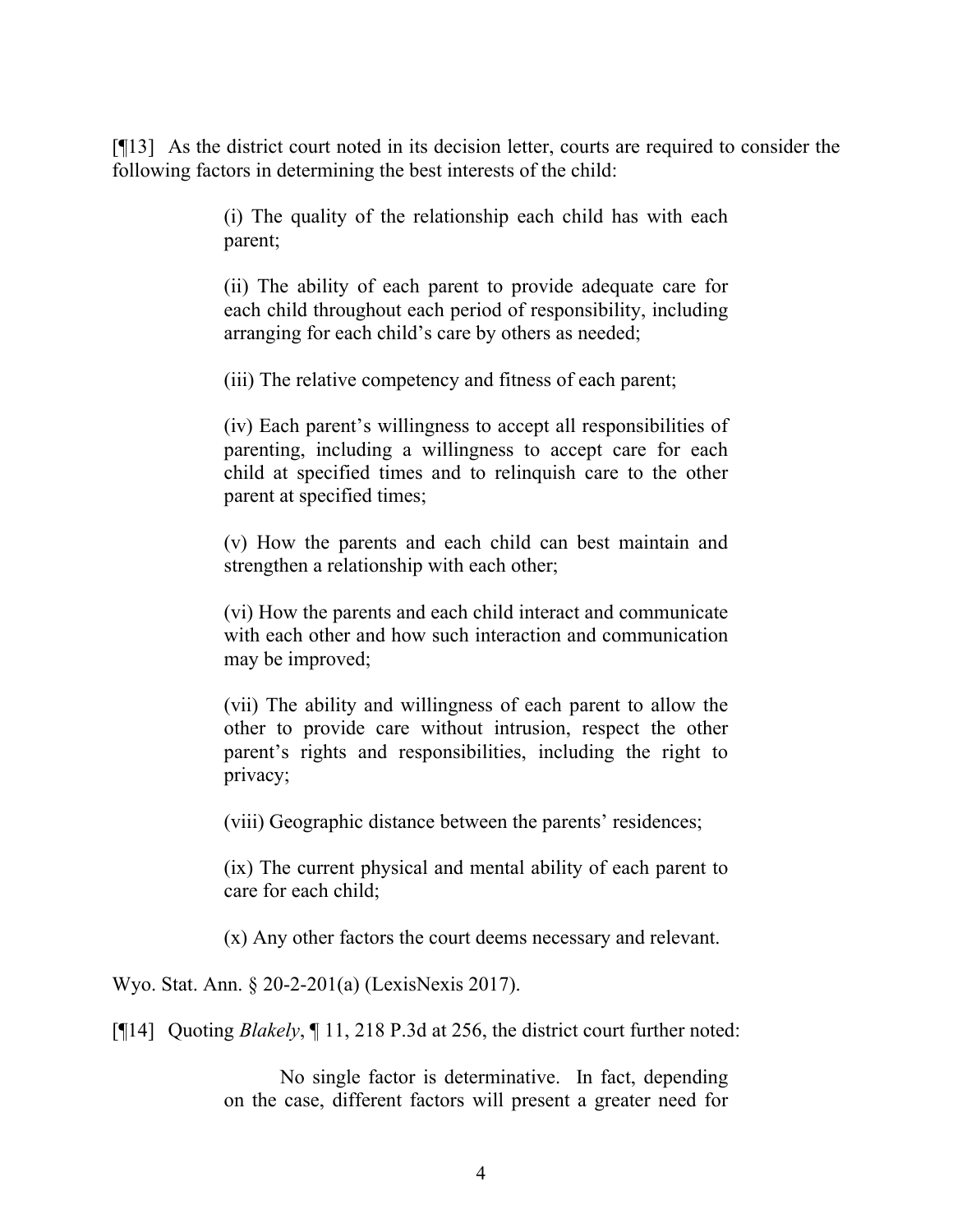emphasis. The one constant is that the resolution must be in the best interests of the child in that particular family.

[¶15] The district court then considered and rejected Mother's request for a fifty-fifty custody arrangement. The court cited Wyoming cases holding that shared custody arrangements are not favored and are inappropriate when the evidence demonstrates that the parents have been unable to communicate and agree on issues relating to the child's best interest, citing *Buttle v. Buttle*, 2008 WY 135, ¶¶ 31, 39, 196 P.3d 174, 181, 183 (Wyo. 2008); *Reavis v. Reavis* 955 P.2d 428, 432-33 (Wyo. 1998); and *Gurney v. Gurney*, 899 P.2d 52 (Wyo. 1995). The district court found the parties were unable to communicate amicably and resolve their parental issues. It also questioned whether shared custody was appropriate given the child's special needs and the importance to her well-being of a consistent schedule. In the context of Mother's request for shared custody, the district court expressed its uncertainty about Mother's commitment to remaining in Laramie.

[¶16] We find no abuse of discretion in the district court's ruling. The law in Wyoming is clear that shared custody is not favored "absent good reason" for such an arrangement. *Eickbush v. Eickbush*, 2007 WY 179, ¶ 11, 171 P.3d 509, 512 (Wyo. 2007) (citing *Martin v. Martin*, 798 P.2d 321, 322 (Wyo. 1990); *Feaster v. Feaster*, 721 P.2d 1095, 1098 (Wyo. 1986)). This is so primarily because of "the recognition that stability in a child's environment is of utmost importance to the child's well-being, and divided custody places the stability of a child's environment at risk." *Reavis*, 955 P.2d at 432. "[A] measure of instability is inherent" in shared custody arrangements. *Id*.<sup>3</sup>

[¶17] Father testified that "routine is key" for the child. He indicated that after Mother left, the child had a difficult time. She missed Mother, did not understand the situation, had a hard time listening, and was disruptive at school. He testified that he received an email from the child's teacher stating that she was emotional, defiant, and refused to do her work. According to Father, it took a couple of weeks after Mother returned to Laramie for the child to adjust to the situation and start to behave normally.

[¶18] He testified that the schedule the parties subsequently agreed to contributed to the child's improved behavior in school, and that as long as they followed that schedule, the child did well. Mother did not dispute Father's testimony. In fact, her testimony that she initially agreed it was in the child's best interest for Father to have primary custody because she did not have a place to live or employment suggests she recognized the child's need for stability. Given the testimony, we conclude the district court reasonably decided that rather than imposing a new and different schedule that likely would have

l

<sup>&</sup>lt;sup>3</sup> The special concurrence makes a valid point that perhaps it is time for the Court to reconsider whether we should have a presumption against shared custody. However, the issue of whether such a presumption should continue was not briefed by the parties, and deciding that point would not affect the outcome here. We will therefore reserve that review for another case and another day.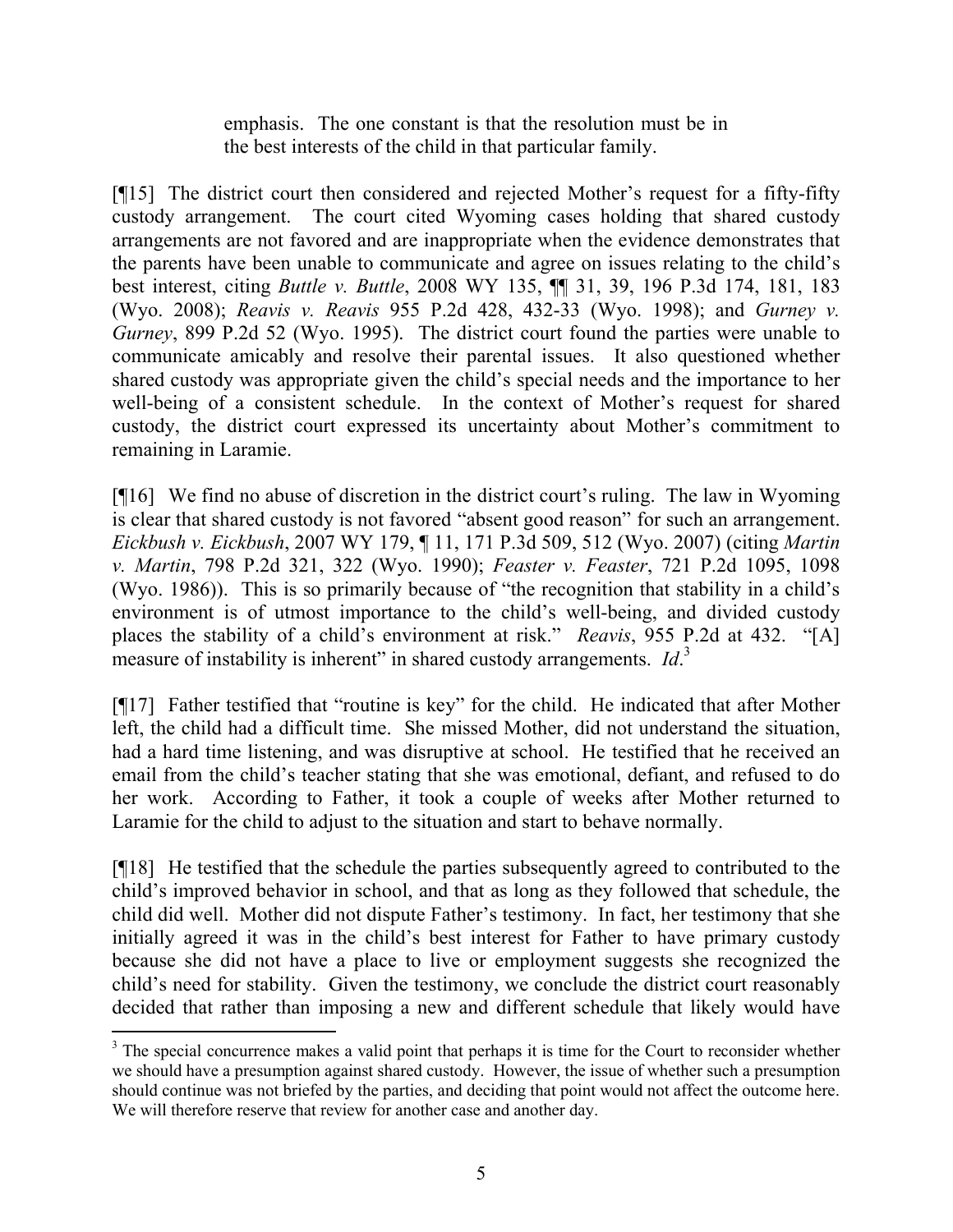caused disruption and instability, it was in the child's best interest to continue with the arrangement that had by then been in place for months pursuant to the parties' agreement.

[¶19] We disagree with Mother's assertion that the district court improperly expressed uncertainty about her commitment to staying in Laramie. Mother testified she had considered taking the child to Jackson after the separation because her family support system was there. She acknowledged a conversation with a co-worker in which she stated "I'll be back up there on Sunday looking for a daytime job and place to stay or just taking her to Jackson and staying with my parents until we go to court." She also acknowledged she had discussed moving in with her paramour in the Pinedale area.

[¶20] While it is true that this testimony appears to involve the time frame before Mother found a place to live and employment in Laramie, it was not improper for the district court to consider it, along with the other testimony, in exercising its best judgment and discretion to arrive at a custody determination in the best interest of the child. Given Mother's request for shared custody, the issue of whether she planned to stay in Laramie was relevant – custody could not be shared between parents who might live hundreds of miles apart.

[¶21] Mother also takes issue with the district court's emphasis on what it characterized as her "decision, albeit temporary, to abandon" her daughter. She contends Father kicked her out of the house and did not want her working at the restaurant, and that with no place to live and no job, she had no choice but to leave town. She argues that she left her daughter with Father because she knew it was in the child's best interest to stay in the home, continue in school, and have the stability that was not available to Mother at the time.

[¶22] It was not improper for the district court to consider Mother's actions after Father discovered her extra-marital relationship. Father testified it was his understanding from his conversations with Mother and the note she left for the child that she was moving to Pinedale and not coming back to Laramie except to visit. Although Mother testified she was not planning to leave the child permanently, she also acknowledged she did not know at the time when or how she would be able to return to Laramie. The note she left for the child also showed her uncertainty about returning to Laramie. The district court reasonably considered this evidence, along with the other testimony presented, in making its custody determination.

[¶23] Mother next complains that the district court placed undue emphasis on her onetime temporary decision to leave Laramie after Father discovered her extra-marital relationship. She points to evidence showing Father to be inflexible and controlling, behavior the district court acknowledged was unacceptable and not in accord with positive co-parenting. Given that evidence, Mother contends the district court should not have given Father primary custody of the child.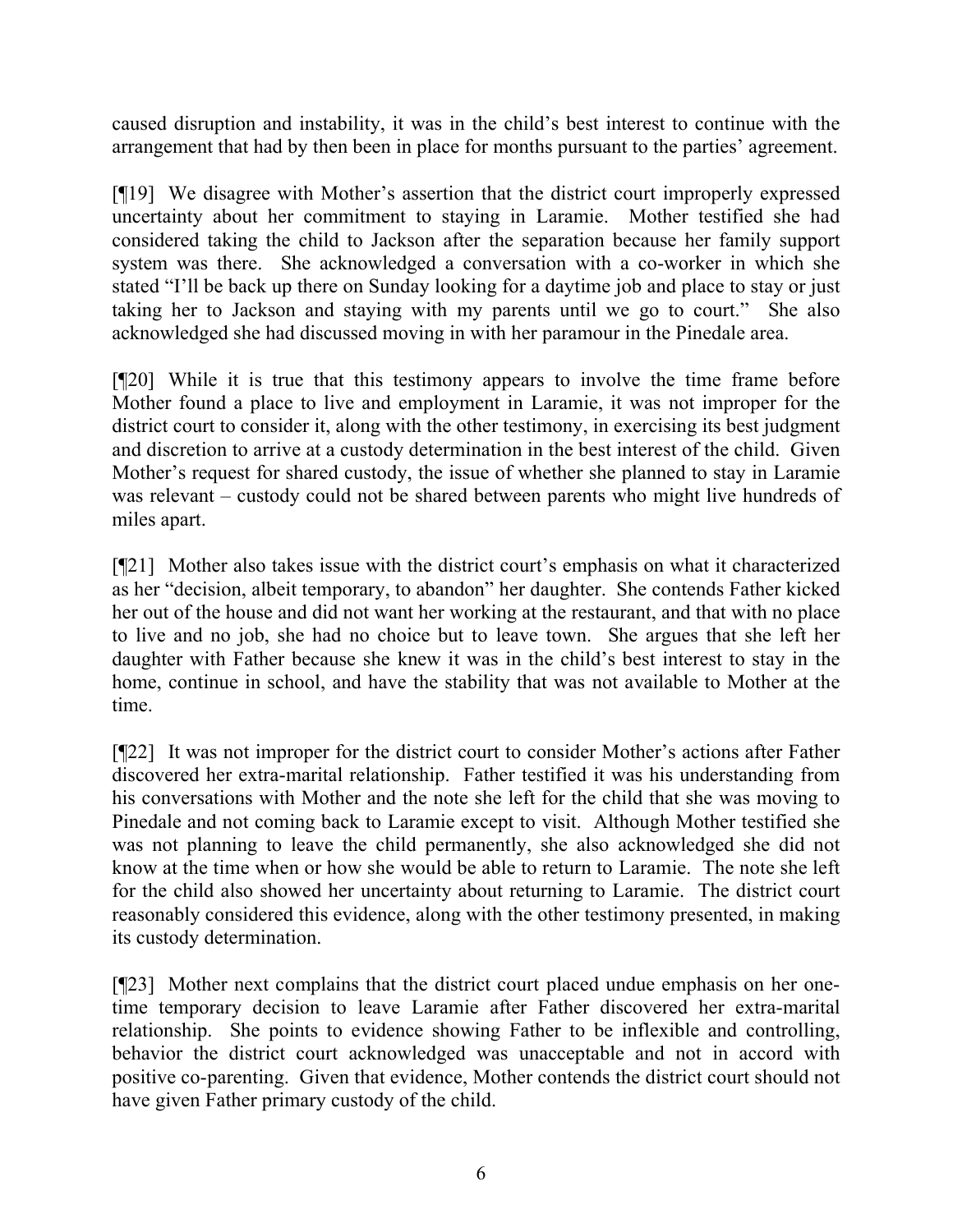[¶24] We reiterate that district courts have broad discretion in child custody matters, and this Court will not interfere with their custody determinations absent procedural error or a clear abuse of discretion. The evidence showing that Mother returned to Laramie, found housing and employment, and regularly exercised visitation with the child was favorable to her. Likewise, the evidence showing that Father stayed in Laramie with the child when Mother left, rearranged his work schedule and hired more staff so he could be available to the child, and established a stable and consistent schedule for the child after Mother left was favorable to him. While the evidence also showed that Father was rigid and controlling in his interactions with Mother, testimony also showed that Mother placed inappropriate messages on Facebook concerning Father that the child discovered and showed to him.<sup>4</sup> We have said:

> Seldom if ever does a divorce court have a choice between a parent who is all good on one side and a parent who is all bad on the other side. The matter of awarding custody is a comparative proposition wherein the court exercises its best judgment and discretion and awards custody to one parent or to the other, according to what the court thinks is for the best interest and welfare of the children.

*Hayzlett v. Hayzlett*, 2007 WY 147, ¶ 13, 167 P.3d 639, 643 (Wyo. 2007) (quoting *Wilson v. Wilson*, 473 P.2d 595, 598 (Wyo. 1970)). Viewing the record in its entirety, and considering all the testimony presented, we find no abuse of discretion in the district court's award of custody to Father. In light of the child's special needs and the importance of her having a known and set schedule like the one the parties had followed for over a year, we find the district court's order particularly reasonable.

### *2. Motion to Bifurcate*

[¶25] Mother filed her motion to bifurcate eleven days before trial. She alleged she relied on Father for a valuation of the business, and upon receiving it just two weeks before trial, questioned its accuracy and decided a second valuation was necessary.<sup>5</sup> She was unable to obtain an appraisal prior to trial, and therefore filed her motion to bifurcate. She asserts the district court's denial of the motion caused prejudice because she was unable to present evidence as to the value of the business.

<sup>&</sup>lt;sup>4</sup> Like the Mother's note to the child, the Facebook messages were introduced as exhibits at trial but were not included in the record on appeal. From the testimony about those messages, it is clear they were highly inappropriate.

<sup>&</sup>lt;sup>5</sup> It is not clear from the record what valuation Mother received from Father. Father presented no expert testimony or report of valuation at trial. The only evidence presented as to the valuation of the business was Father's testimony as to how he calculated its value.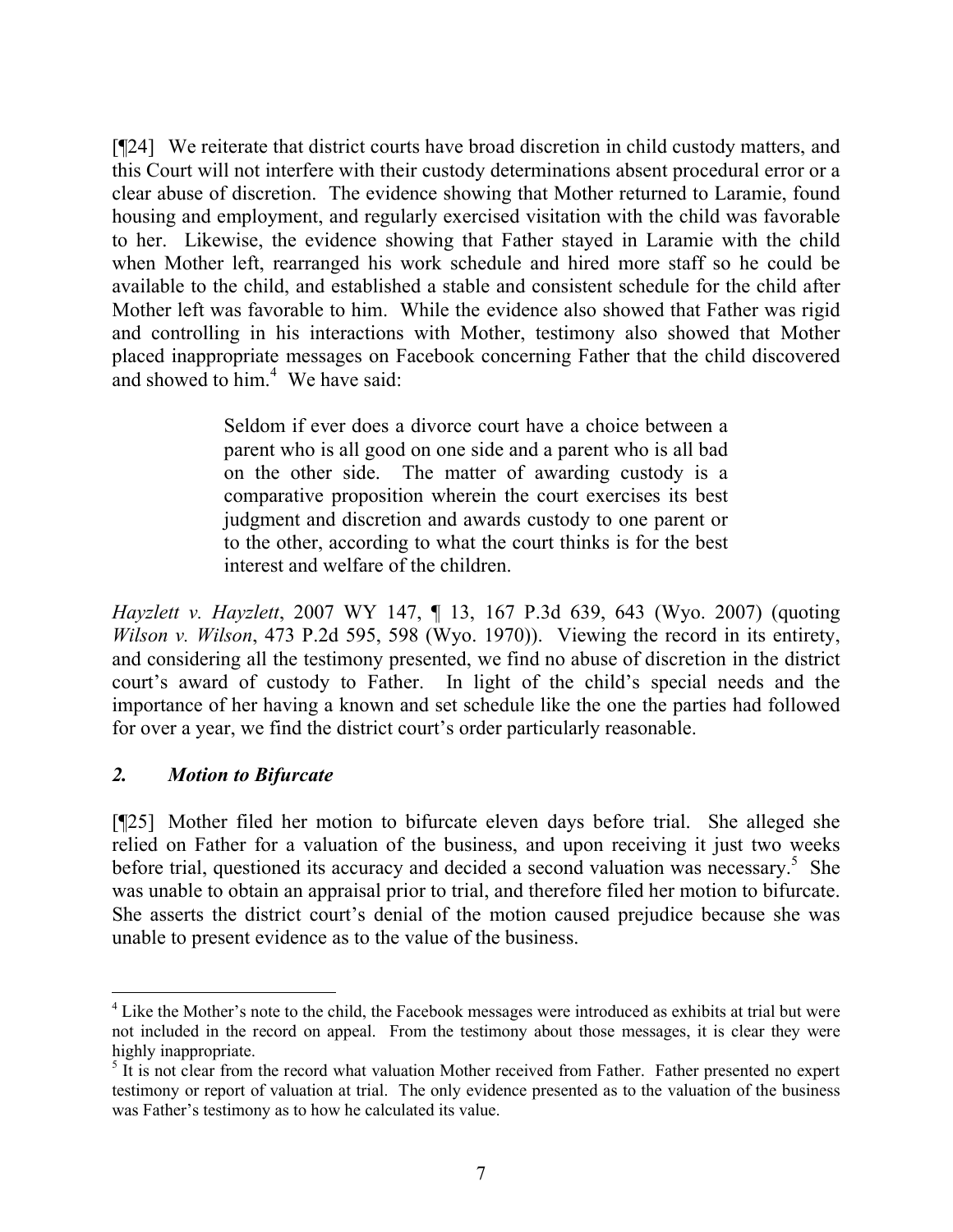[¶26] When Father filed his complaint for divorce in April 2016, the proper division of marital assets and debts, including the business, was placed at issue. Although they had seven months to arrange expert or other credible evidence to establish the value of the business, neither party managed to do so before trial. Mother apparently did not even try, and instead relied on Father to provide a credible valuation. When Mother sought an extension of time two weeks before trial to obtain an appraisal, it was not outside the bounds of reason for the district court to deny the motion. Any prejudice Mother suffered was the result of her own failure to act in a timely manner to obtain an expert opinion to establish a value for the business and develop evidence that she was entitled to a certain portion of its value. Mother presented absolutely no evidence of its value or to support the claim she makes in this Court that she was entitled to a portion of the value.

[¶27] Although Mother frames her second issue on appeal as an abuse of discretion by the district court in denying the motion to bifurcate, she also takes issue with the court's actual decision allocating the entirety of the business, assets and debts alike, to Father. Because the parties purchased the business during the marriage, they both contributed to its success and they used marital funds to pay down the loan. Mother therefore contends she was entitled to compensation for her contributions.

[¶28] Father testified that he estimated the business had a negative net worth at the time of trial of \$95,728. He arrived at that estimate by totaling inventory, equipment and cash to arrive at \$181,272 total assets. He testified the liabilities consisted of an outstanding loan in the amount of \$277,000. Subtracting liabilities from assets, he valued the business as having a negative net worth of \$95,728. He wanted the district court to divide this negative amount, so that Mother would have to pay him half of it. As already noted, Mother presented no evidence of the business' value.

[¶29] The district court concluded that Father's valuation was not accurate because it failed to take into account factors suggesting a greater value. First, Father failed to include in his list of assets the goodwill value of an established restaurant and the value of the liquor license. Second, although Father testified the business averaged profits of \$60,000 annually, he did not factor that into his valuation. Finally, the parties testified they used income from the business to finance vacations and pay off the marital home and at least one vehicle. Noting that neither party presented expert or other credible testimony as to the value of the business, the district court concluded the most accurate value was the \$377,000 purchase price  $6$  less the remaining debt on the loan, or a current negative net worth of \$27,000.

[¶30] Based upon Father's testimony that managing and running the business was his livelihood and provided him the flexibility needed to care for the child, the district court

 $6$  The base purchase price was \$250,000, but the Ransoms agreed to pay an additional \$127,000 in built-in interest due to an agreement with the seller to finance the bulk of the sale.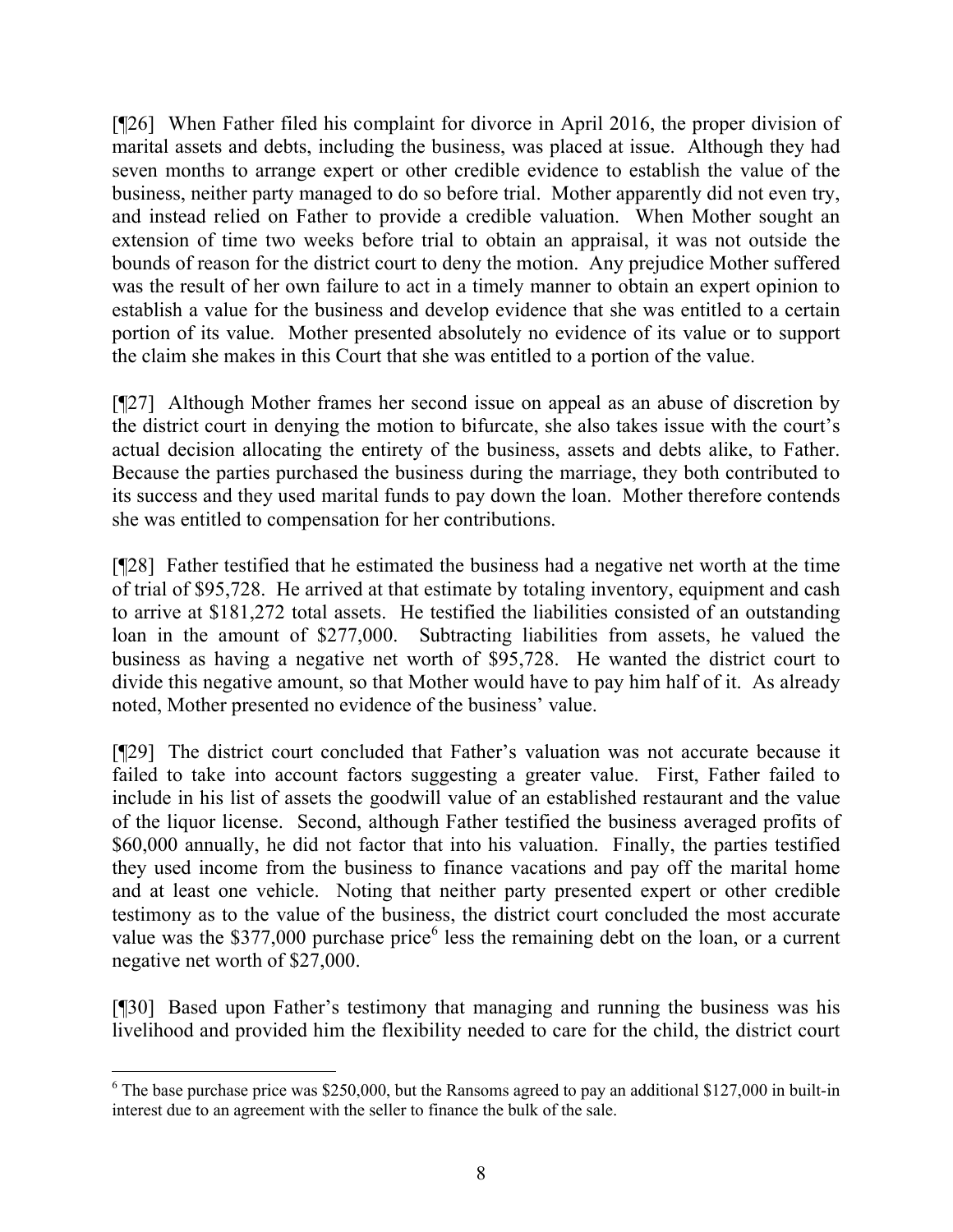awarded it entirely to him, assets and liabilities included. While it is true the district court did not compensate Mother for her contributions to the business during the marriage, it also did not assign her any liability for the business debt incurred during the marriage, or for the shortfall in its value. The district court did, however, award Mother \$92,500, one-half of the value of the marital home.

[¶31] As we have said, property settlements present complex problems requiring district courts to assess the respective merits and needs of the parties. *DeJohn v. DeJohn*, 2005 WY 140, ¶ 11, 121 P.3d 802, 807 (Wyo. 2005) (citing *Odegard v. Odegard*, 2003 WY 67, ¶ 10, 69 P.3d 917, 920-21 (Wyo. 2003)). Where, as here, neither party presented expert or other credible evidence on the valuation of the business, the district court was left to make its own assessment of the value from the limited evidence presented. We cannot say the district court's determination was unreasonable.

# *3. W.R.A.P. 10.05(b) Certification*

[¶32] W.R.A.P. 10.05(b) authorizes this Court to certify that there was no reasonable cause for an appeal and award attorney's fees and damages as part of the costs of a case. Father asks the Court to do so in this case, claiming that Mother's brief contains misrepresentations and that she ignored or failed to perform sufficient research to determine whether her appeal had merit, and that therefore her brief was not supported by cogent argument or adequate citations to the record.

[¶33] We are reluctant to order sanctions under Rule 10.05 and will do so only in rare circumstances. *Jackman Construction, Inc. v. Rock Springs Winnelson Co., Inc*., 2016 WY 118, ¶ 39, 385 P.3d 311, 321 (Wyo. 2016) (citing *Grynberg v. L & R Exploration Venture,* 2011 WY 134, ¶ 30, 261 P.3d 731, 739 (Wyo. 2011); *Amen, Inc. v. Barnard*, 938 P.2d 855, 858 (Wyo. 1997)). We are especially reluctant to award sanctions when, as here, the appeal challenges a discretionary decision of the district court. *Wood v. Wood*, 964 P.2d 1259, 1268 (Wyo. 1998) (citing *Russell v. Russell*, 948 P.2d 1351, 1356 (Wyo. 1997)).

[¶34] Although there are deficiencies in this appeal, not the least of which is that neither party made sure the exhibits referenced in the testimony were part of the appellate record, we decline to award sanctions.

[¶35] We find no abuse of discretion and affirm the district court's orders.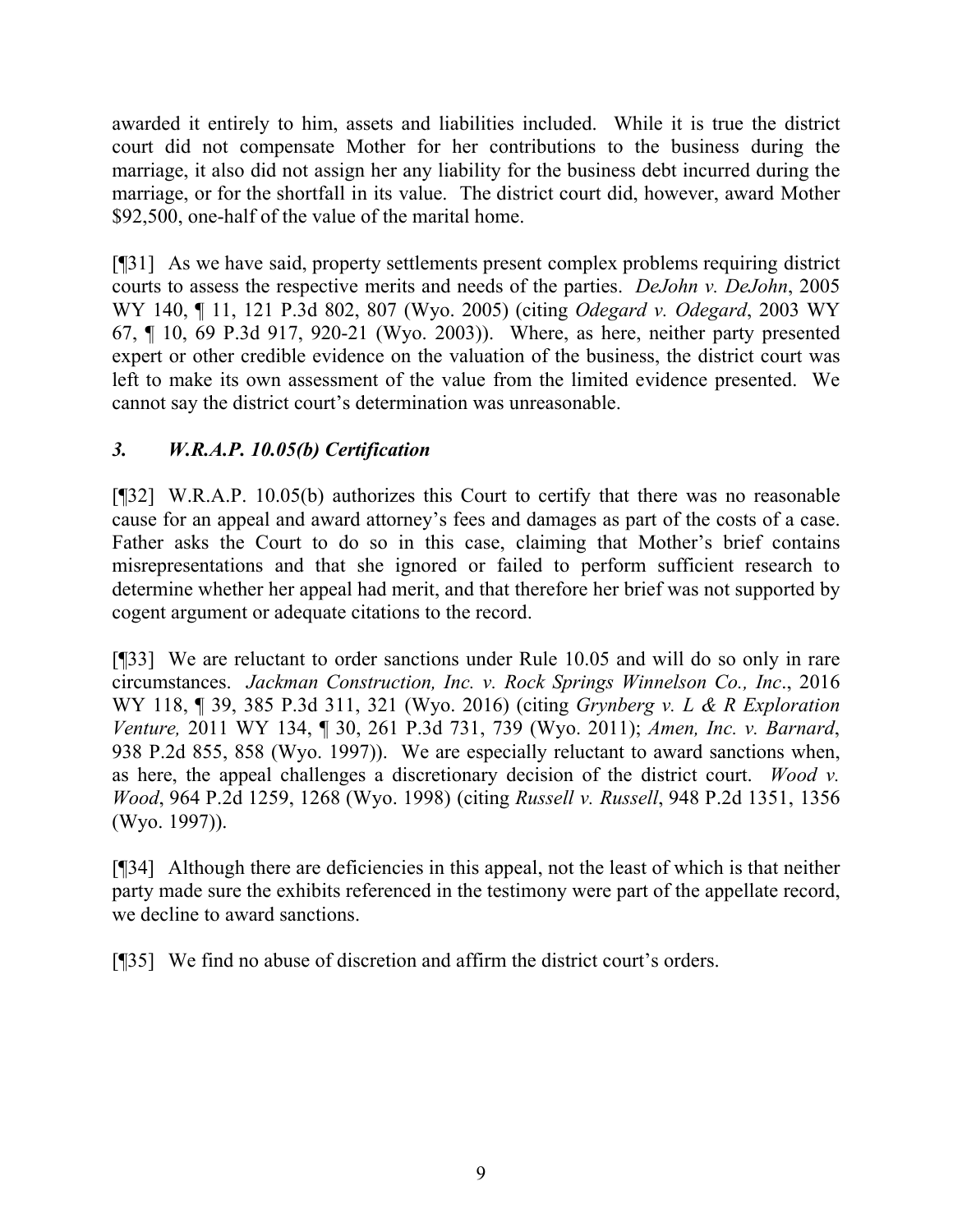**BURKE, Chief Justice**, specially concurring.

[¶36] I concur in the result reached by the majority, but write separately because I am troubled by one aspect of the opinion. The majority is correct that shared custody, in its various forms, is not favored in Wyoming law. I believe, however, that a presumption against shared custody is no longer appropriate.

[¶37] This presumption is inconsistent with the statutory directive that "[c]ustody shall be crafted to promote the best interests of the children, and may include any combination of joint, shared or sole custody." Wyo. Stat. Ann. § 20-2-201(d) (LexisNexis 2015). Moreover, this presumption is out of date. Many states that formerly recognized a presumption against shared custody have, through legislation or court decision, rejected it. Maritza Karmely, *Presumption Law in Action: Why States Should Not Be Seduced into Adopting a Joint Custody Presumption*, 30 Notre Dame J.L. Ethics & Pub. Pol'y 321, 325 (2016). As explained in a thoughtful opinion from the Supreme Court of Iowa:

> [I]n light of the changing nature of the structure of families and challenges to the sweeping application of psychological parent attachment theory, we believe the joint physical care issue must be examined in each case on the unique facts and not subject to cursory rejection based on a nearly irrebuttable presumption found in our prior cases. . . . Any consideration of joint physical care, however, must still be based on Iowa's traditional and statutorily required child custody standard – the best interest of the child. *See* Iowa Code  $\S$  598.41(5)(*a*). Physical care issues are not to be resolved based upon perceived fairness to the *spouses*, but primarily upon what is best for the *child*. The objective of a physical care determination is to place the children in the environment most likely to bring them to health, both physically and mentally, and to social maturity.

*In re Marriage of Hansen*, 733 N.W.2d 683, 695 (Iowa 2007) (emphasis in original). *See also Taylor v. Taylor*, 306 Md. 290, 303, 508 A.2d 964, 970 (1986) ("We emphasize that in any child custody case, the paramount concern is the best interest of the child. . . . The availability of joint custody, in any of its multiple forms, is but another option available to the trial judge."); *Beck v. Beck*, 86 N.J. 480, 486−88, 432 A.2d 63, 65−66 (1981); *Dodd v. Dodd*, 93 Misc.2d 641, 646, 403 N.Y.S.2d 401, 404−05 (1978).

[¶38] In Wyoming, as in many other states, the fundamental consideration in determining child custody is "the best interests of the children." Wyo. Stat. Ann. § 20-2- 201(a). We should not presume that shared custody is contrary to the best interests of the